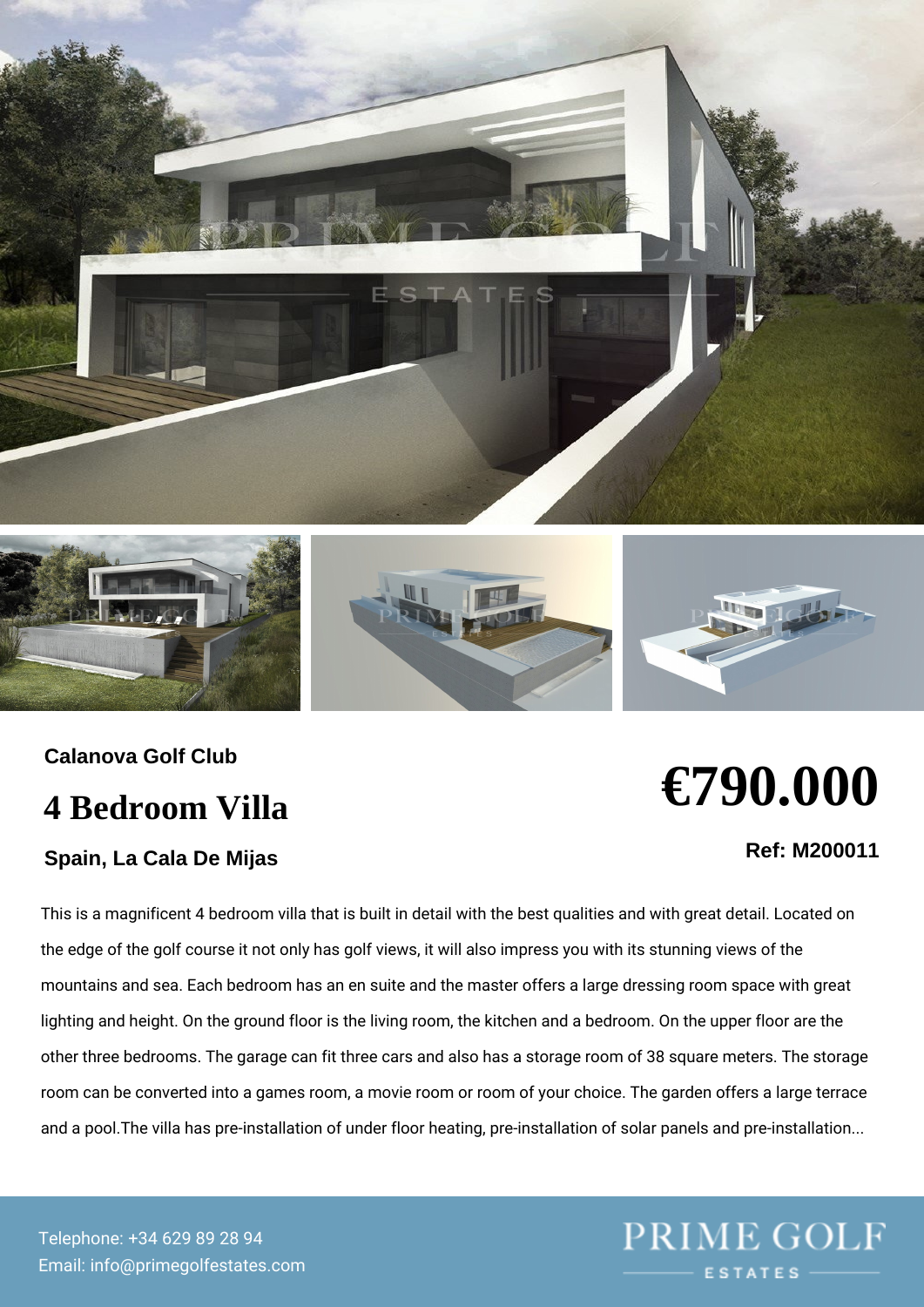## Gallery

Telephom3e4 629 89 28 94  $E\,m\,a\,i\,h\,f\,o\,\oslash\,p\,r\,i\,m\,e\,g\,o\,l\,f\,e\,s\,t\,a\,t\,e\,s\,.c\,o\,m$